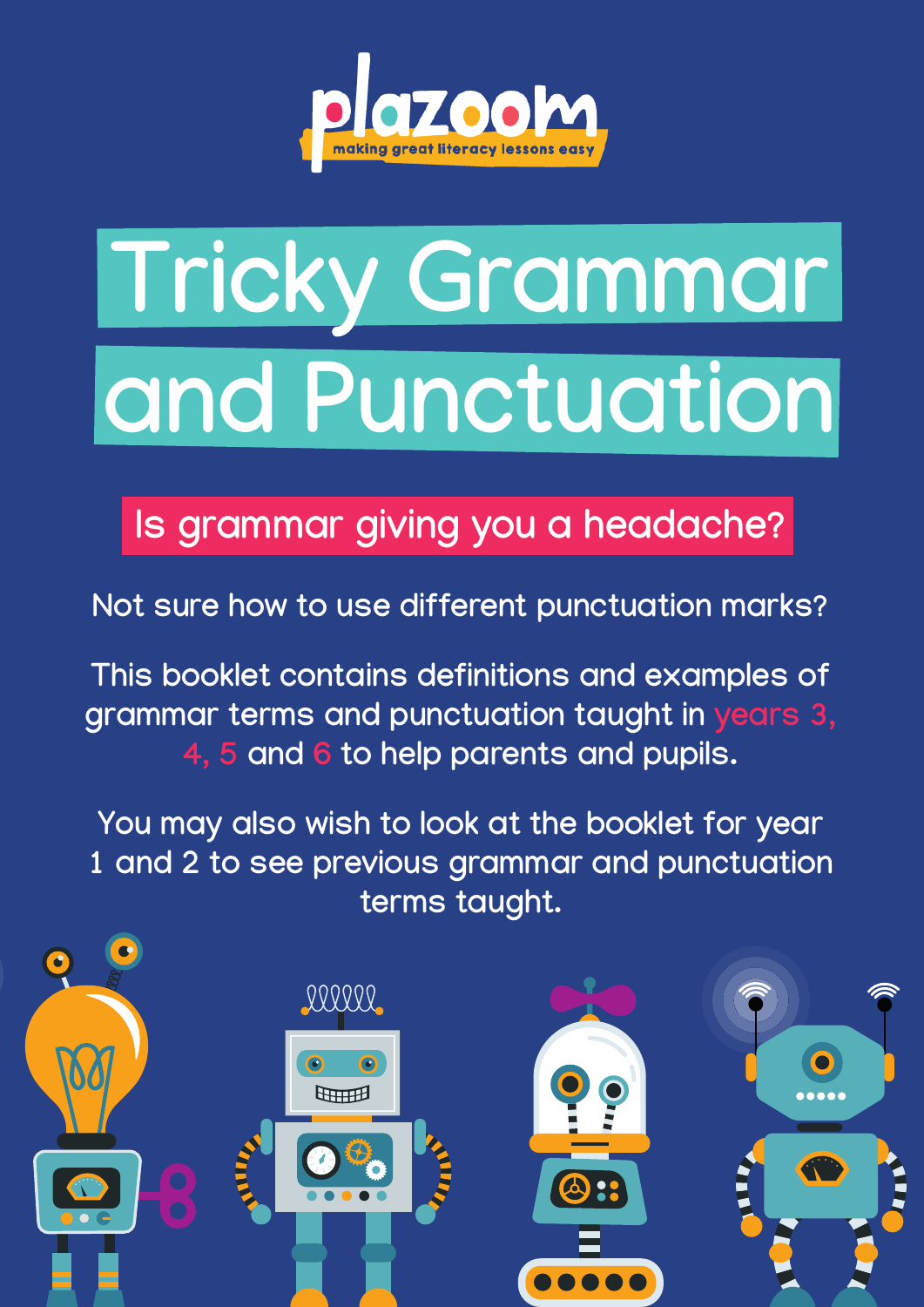

| Term:                     | <b>Guidance:</b>                                                                                                                                                                                                           | <b>Example:</b>                                                                                                                                                                                                                                 |
|---------------------------|----------------------------------------------------------------------------------------------------------------------------------------------------------------------------------------------------------------------------|-------------------------------------------------------------------------------------------------------------------------------------------------------------------------------------------------------------------------------------------------|
| <b>Clause</b>             | A clause is a special type<br>of phrase that has a verb<br>at its head. A clause can<br>be a complete sentence.<br>You may also have main or<br>subordinate clauses.                                                       | Susie loves the beach and swimming in<br>the sea.<br>(two main clauses linked with a<br>conjunction to create a compound<br>sentence)<br>If you are coming to my party, please<br>let me know. (subordinating clause)                           |
| Complex<br>sentence       | A complex sentence has<br>a main clause and a 'less<br>important' clause, called<br>a subordinate clause.<br>Sometimes, the subordinate<br>clause can come before the<br>main clause.                                      | You may have pudding if you eat all of<br>your vegetables.<br>If you eat all of your vegetables, you<br>may have pudding.                                                                                                                       |
| Compound<br>sentence      | This is when two main<br>clauses that would make<br>sense on their own are<br>linked with a coordinating<br>conjunction.                                                                                                   | Susie loves the beach and her sister<br>likes swimming in the sea.                                                                                                                                                                              |
| Conjunction               | These are words that<br>join words, clauses or<br>sentences together. They<br>can be coordinating (for,<br>and, nor, but, or, yet) or<br>subordinating (if, when, that,<br>because, whether, after,<br>since, before etc). | He was an enormous, yet gentle<br>creature.<br>I love pizza but I do not like peas.<br>Emma cannot play in the team because<br>she is injured.<br>Raj goes to the park when it is sunny.<br>Tim was very bright, although he was<br>often lazy. |
| <b>Direct</b><br>speech   | These are the exact words<br>that someone says. It<br>is shown using inverted<br>commas.                                                                                                                                   | "Will you come to the park with me?"<br>asked Braden.                                                                                                                                                                                           |
| <b>Inverted</b><br>commas | These punctuation marks<br>show when someone is<br>speaking.                                                                                                                                                               | "Will you come to the park with me?" $\,$<br>asked Braden.                                                                                                                                                                                      |

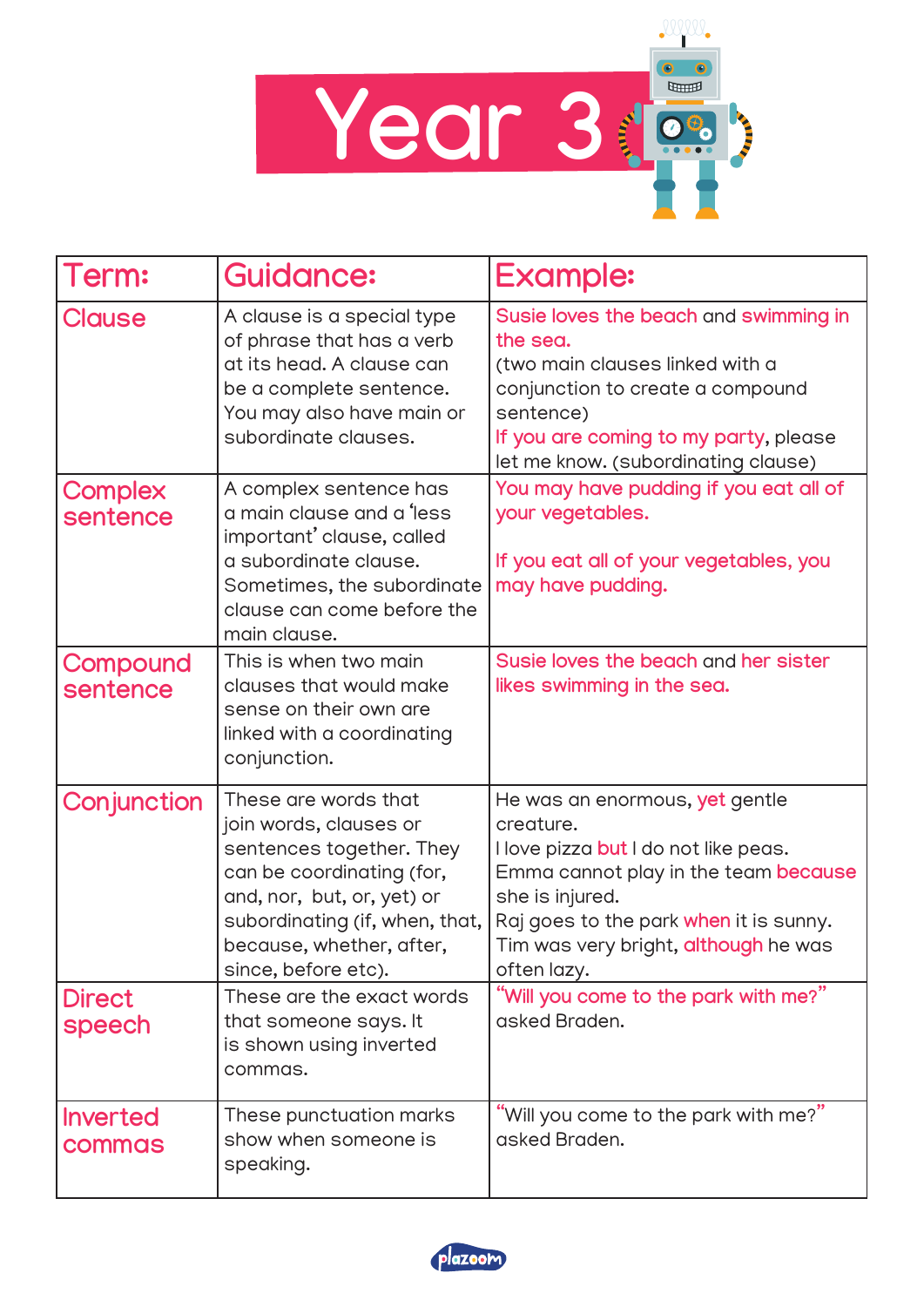| <b>Phrase</b>                | A phrase is a group<br>of words that are<br>grammatically connected.<br>They can be a noun phrase<br>or prepositional phrase.                                                              | The teacher taught her eager pupils.<br>(noun phrase)<br>The pots are on the shelf below the<br>plates. (prepositional phrase)                    |
|------------------------------|--------------------------------------------------------------------------------------------------------------------------------------------------------------------------------------------|---------------------------------------------------------------------------------------------------------------------------------------------------|
| <b>Prefix</b>                | These are groups of letters<br>that can be added to the<br>beginning of words to<br>change their meaning.                                                                                  | disappear<br><i>international</i><br>recycle<br>bicycle<br>unwell                                                                                 |
| <b>Preposition</b>           | These words tell you how<br>things are related to one<br>another. They can show<br>when or where and are used<br>before a noun or pronoun.                                                 | I am sitting next to my friend.<br>The pots are on the shelf below the<br>plates.<br>You must be in bed <b>before</b> 10 o'clock.                 |
| Prepositional<br>phrase      | This is a phrase that has a<br>preposition at the beginning.                                                                                                                               | I am sitting next to my friend.<br>The pots are on the shelf <b>below the</b><br>plates.<br>You must be in bed before 10 o'clock.                 |
| Present<br>perfect           | This is used to link<br>ideas within and across<br>sentences and paragraphs.<br>It shows something has<br>started to happen and is<br>still happening now, or it is<br>still relevant now. | She has played for the football team<br>many times.<br>Aliens have landed on the school field.<br>present perfect = have/has + past<br>tense verb |
| <b>Subordinate</b><br>clause | The 'less important' clause<br>in a complex sentence.<br>It usually begins with a<br>subordinating conjunction.                                                                            | If you are coming to my party, please<br>let me know.                                                                                             |
| <b>Word family</b>           | These are groups of words<br>that are related by grammar,  <br>spelling and meaning.                                                                                                       | help, helpful, helpfully, unhelpful<br>joy, enjoy, enjoyable, enjoyment                                                                           |

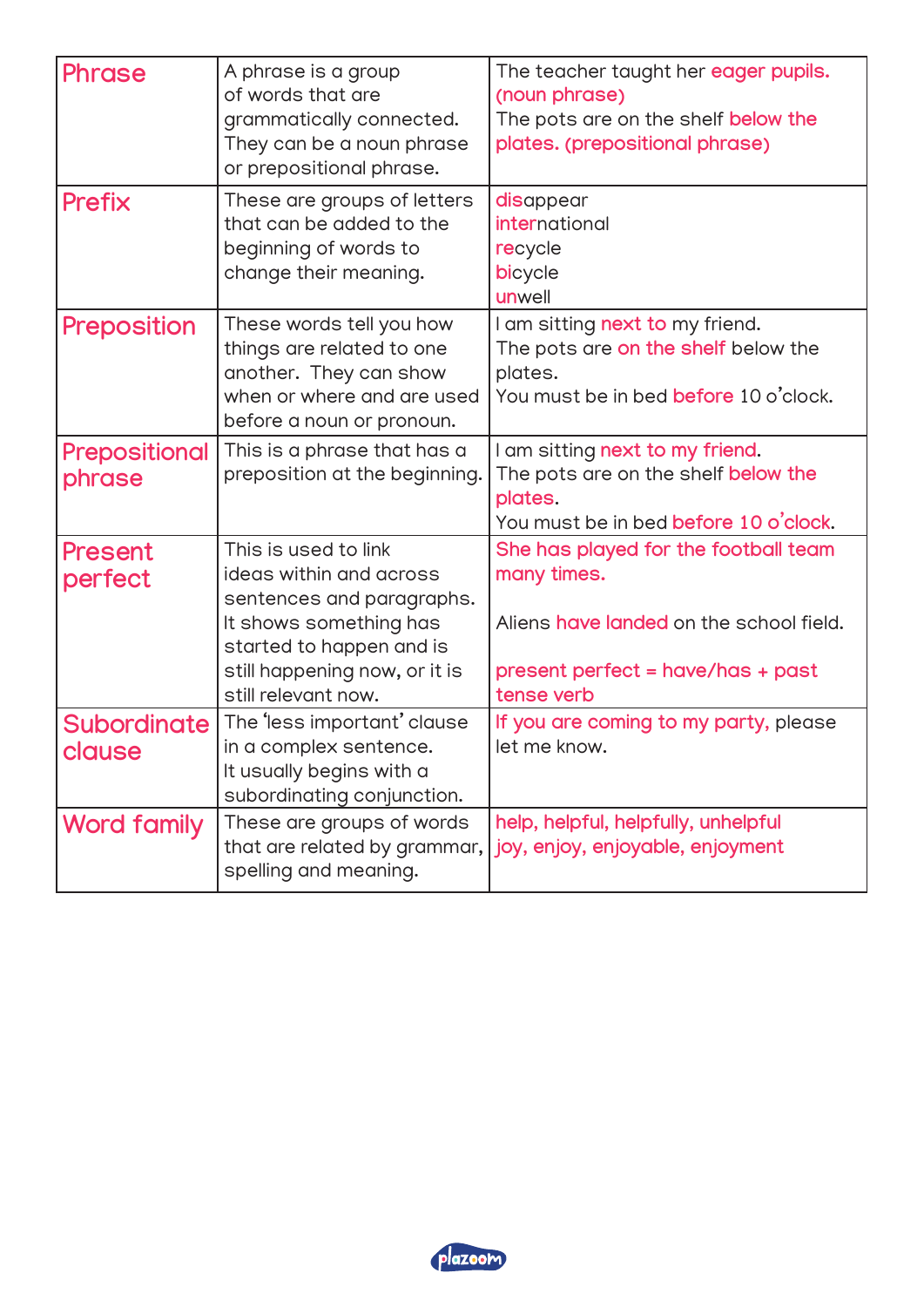

| Term:                              | <b>Guidance:</b>                                                                                                   | <b>Example:</b>                                                                                                                    |
|------------------------------------|--------------------------------------------------------------------------------------------------------------------|------------------------------------------------------------------------------------------------------------------------------------|
| <b>Adverbial</b>                   | This is an adverb, phrase or<br>clause that modifies a verb.<br>It can show time, frequency,<br>place or manner.   | I went to the shop yesterday.<br>I often visit the supermarket.<br>The cat purred under the blanket.<br>Suddenly, the cat pounced. |
| <b>Determiner</b>                  | These are words that come<br>before the noun or at the<br>start of a noun phrase.                                  | The girls raced to the park.<br>I saw an elephant at the zoo.<br>My sister made our lunch.<br>A black bird sat on the branch.      |
| <b>Expanded</b><br>noun<br>phrase  | These are phrases that add<br>information to a noun using<br>determiners, adjectives and<br>prepositional phrases. | The red roses in the garden were<br>flowering.<br>My clever brother in year 5 won a<br>poetry competition.                         |
| <b>Fronted</b><br><b>adverbial</b> | An adverbial placed at the<br>beginning of a sentence. It<br>must have a comma placed<br>after it.                 | Later that day, we went out to dinner.<br>As quick as a flash, the fox dashed<br>across the field.                                 |
| <b>Plural</b><br>possession        | Apostrophes are used to<br>show possession when the<br>noun is plural.                                             | The girls' changing room.<br>(The changing room belongs to more<br>than one girl)                                                  |
| <b>Possessive</b><br>pronoun       | A pronoun that show who<br>owns something.                                                                         | The pencil case is hers.<br>Their mum is waiting outside.                                                                          |
| Pronoun                            | A pronoun can replace a<br>noun in a sentence.                                                                     | Tim is very clever. He always come top<br>of the class.<br>I would love to come to her party.                                      |

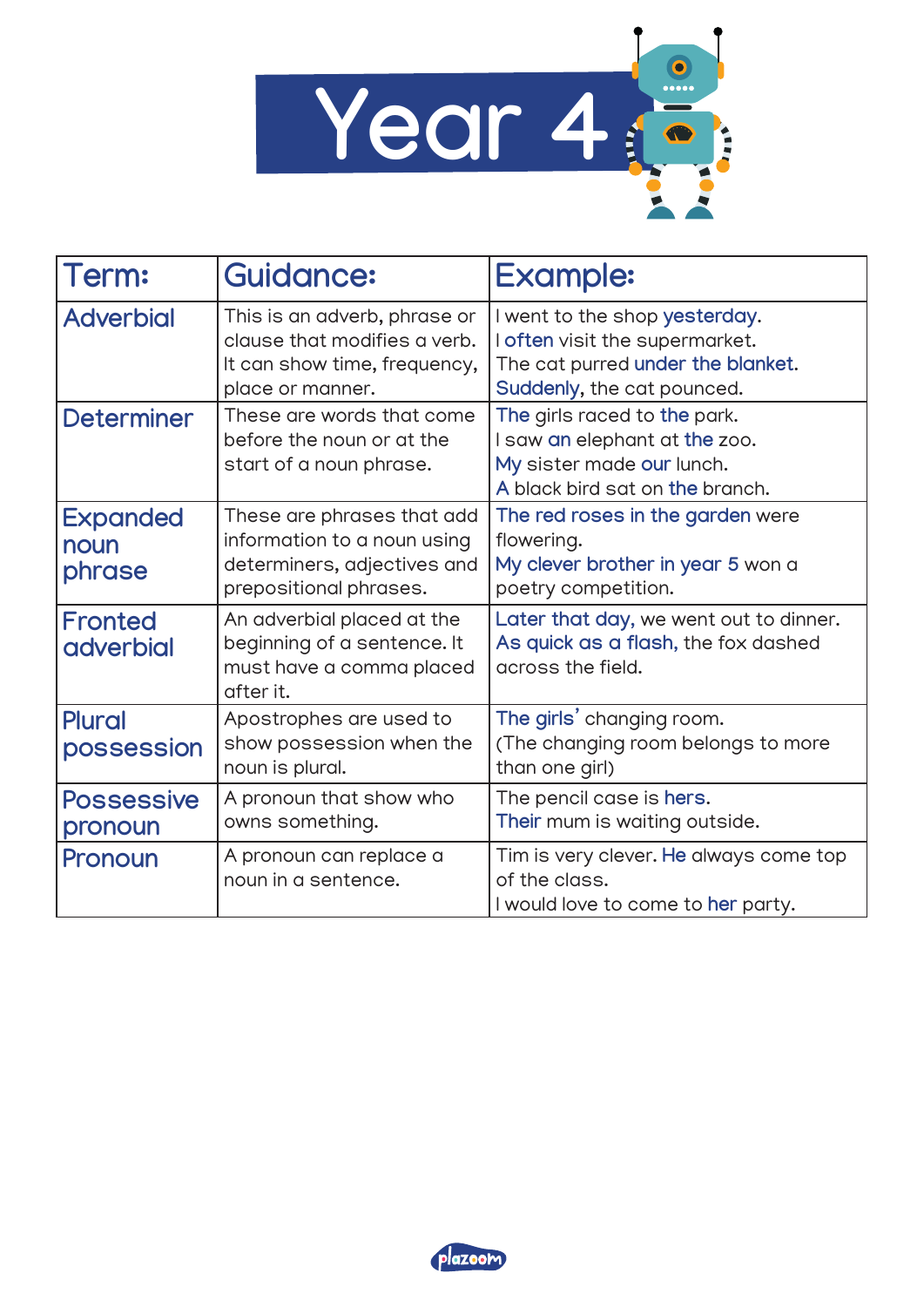

| Term:                      | <b>Guidance:</b>                                                                                                                                              | <b>Example:</b>                                                                                                                                                                                           |
|----------------------------|---------------------------------------------------------------------------------------------------------------------------------------------------------------|-----------------------------------------------------------------------------------------------------------------------------------------------------------------------------------------------------------|
| <b>Ambiguity</b>           | We use commas to make<br>sure that the meaning is<br>clear, avoiding ambiguity.                                                                               | While the chicken was cooking, gravy<br>was made in the jug. Clear meaning<br>While the chicken was cooking gravy in<br>the jug. Unclear meaning!                                                         |
| <b>Brackets</b>            | This punctuation is used<br>to separate words or<br>phrases within a sentence<br>(parenthesis).                                                               | Did you leave your bag (red with pink<br>flowers) on the bus?<br>Amy (aged 11) joined the local football<br>team.                                                                                         |
| Comma                      | This punctuation is used<br>to separate words or<br>phrases within a sentence<br>(parenthesis) and also<br>separate clauses.                                  | Amy, aged 11, joined the local football<br>team.<br>Tom's football, which was a birthday<br>present, went into a neighbour's garden.<br>if you eat you dinner, you may have<br>pudding.                   |
| <b>Dash</b>                | This punctuation is used<br>to separate words or<br>phrases within a sentence<br>(parenthesis).                                                               | Did you leave your bag - red with pink<br>flowers - on the bus?<br>Amy – aged $11$ – joined the local<br>football team.                                                                                   |
| <b>Modal verb</b>          | These change the meaning<br>of other words and indicate<br>possibility.                                                                                       | You can go to the party.<br>You might go to the party.<br>You will not go to the party.<br>You should go to the party.                                                                                    |
| <b>Parenthesis</b>         | This is a word or phrase<br>added to a sentence<br>to provide additional<br>information. brackets<br>commas or dashes are<br>used to punctuate them.          | Amy (aged 11) joined the local football<br>team.<br>Did you leave your bag - red with pink<br>flowers $-$ on the bus?<br>Tom's football, which was a birthday<br>present, went into a neighbour's garden. |
| Past<br>perfect<br>tense   | This is used to link<br>ideas within and across<br>sentences and paragraphs.<br>It shows that something had<br>happened before something<br>else in the past. | Katherine had worked very hard.<br>Aliens had landed on the school field.<br>past perfect = had + past tense verb                                                                                         |
| <b>Relative</b><br>pronoun | A pronoun that refers back<br>to the noun in a sentence.                                                                                                      | who, which, where, whose, whom, that                                                                                                                                                                      |

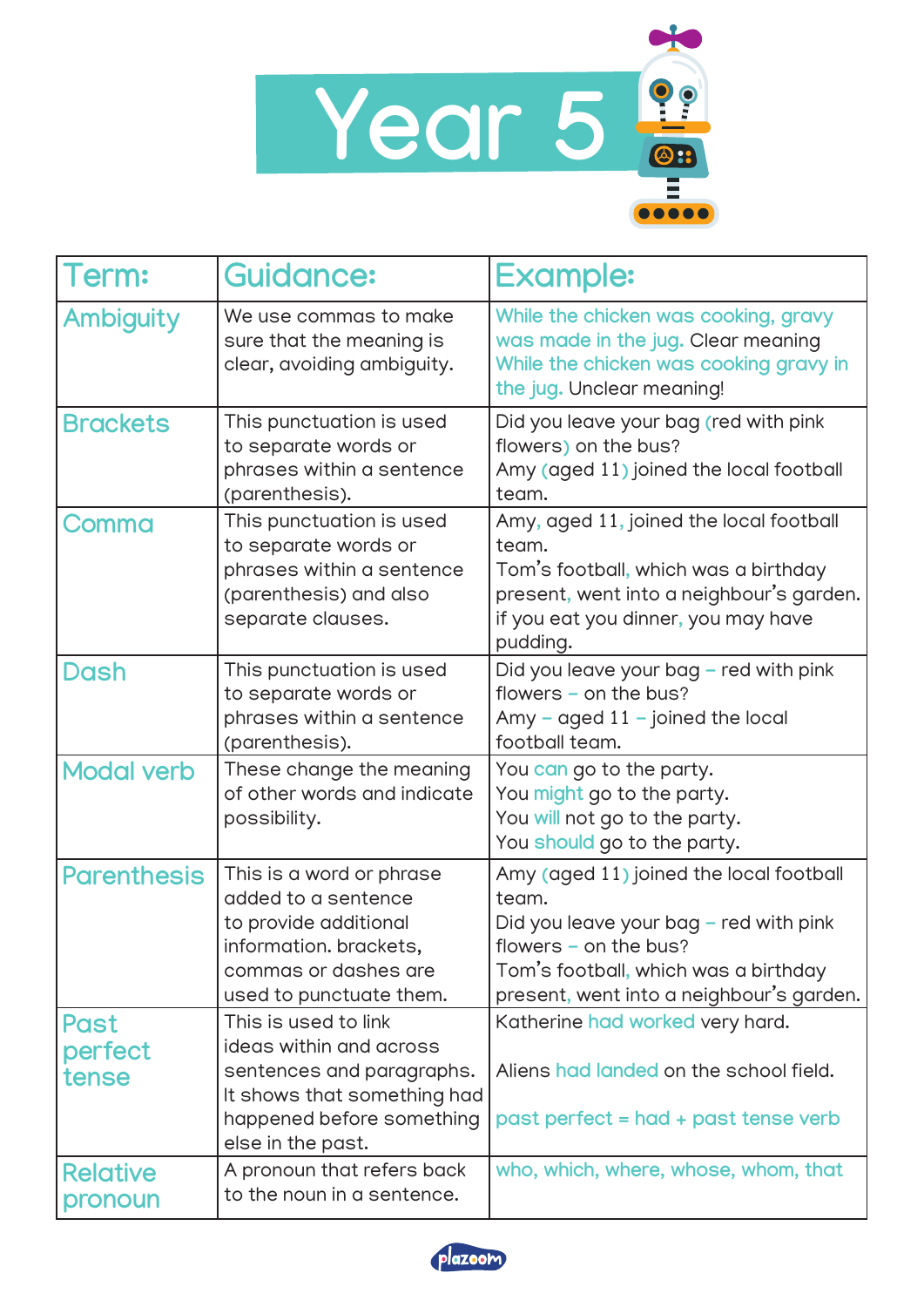

| Term:                   | <b>Guidance:</b>                                                                                                                | <b>Example:</b>                                                                                                                                |
|-------------------------|---------------------------------------------------------------------------------------------------------------------------------|------------------------------------------------------------------------------------------------------------------------------------------------|
| <b>Active voice</b>     | An active verb is used in a<br>sentence to show that the<br>subject is doing something.                                         | The school arranged a visit.<br>She cleaned her bedroom.                                                                                       |
| Antonym                 | These are words which have<br>opposite meanings.                                                                                | hot - cold<br>light - dark<br>large - small                                                                                                    |
| <b>Bullet points</b>    | These are used to show<br>important information in<br>a text.                                                                   | For my holidays I must pack:<br>sun cream<br>reading book<br>sunglasses                                                                        |
| Colon                   | This punctuation mark can<br>be used to introduce a<br>list, before bullet points or<br>introduce explanations.                 | When shopping today I must buy: eggs,<br>milk, bread and chicken.<br>I love the colour red: it is the colour of<br>my favourite football team. |
| <b>Ellipsis</b>         | This is a punctuation mark<br>with three dots. It shows<br>when a word has been<br>missed out or a sentence is<br>not finished. | Suddenly she heard a scream<br>Well I was just wondering                                                                                       |
| <b>Hyphen</b>           | A hyphen is sued to join two<br>(or more) words and some<br>prefixes to words. They are<br>also used to make meaning<br>clear.  | sky-blue<br>mother-in-law<br>co-operate<br>a man eating tiger > a man-eating tiger                                                             |
| Object                  | The object in a sentence<br>is usually a noun, pronoun<br>or noun phrase and comes<br>after the verb.                           | The pupils walked to the museum.<br>Sheila's mum went to the supermarket.                                                                      |
| <b>Passive</b><br>voice | A passive verb is used to<br>show that the object has<br>had something done to it.                                              | A visit was arranged by the school.<br>The bedroom was cleaned.                                                                                |